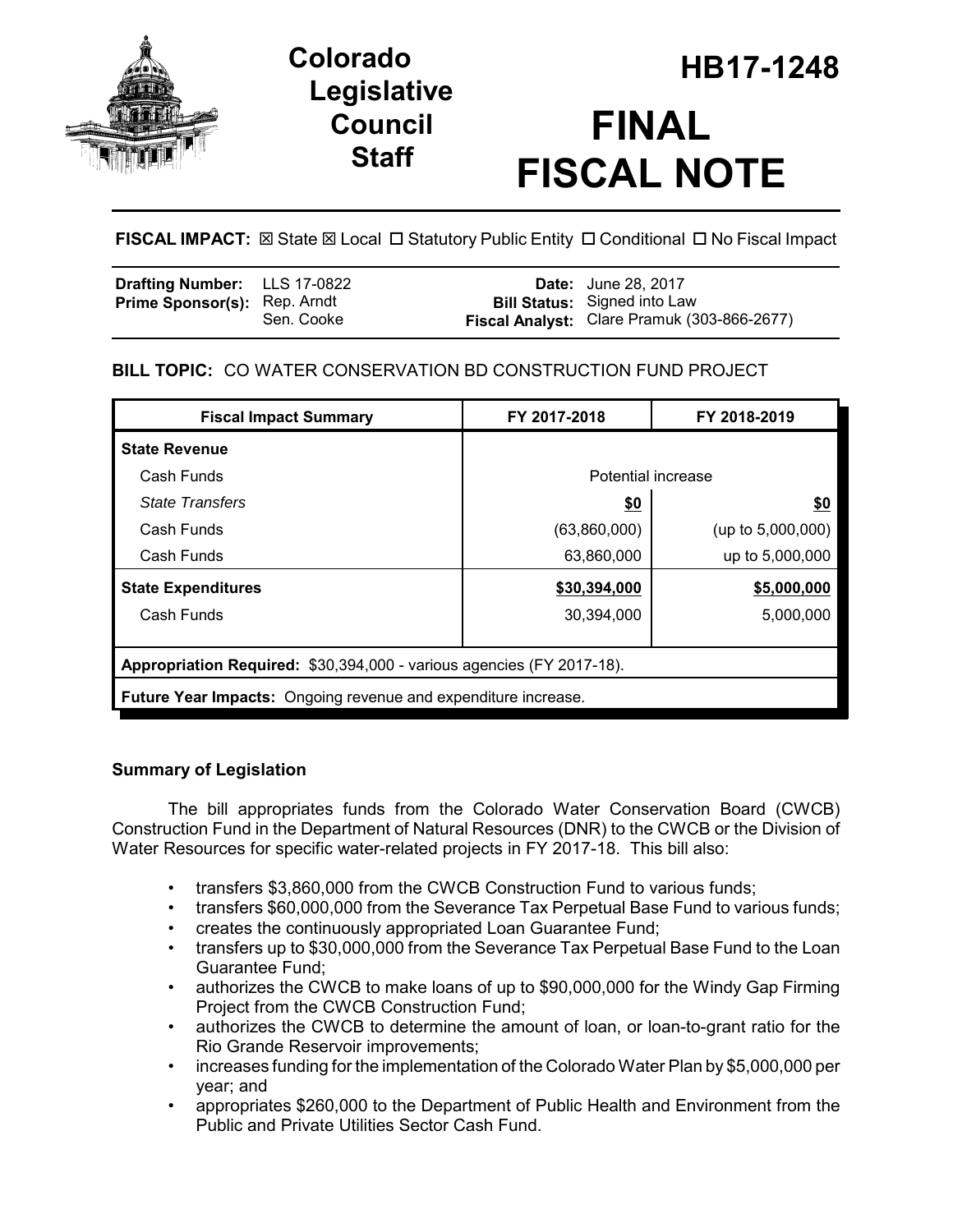June 28, 2017

#### **Background**

The CWCB Construction Fund was created in 1971 to provide low-interest loans for water projects. Revenue for this revolving loan fund comes from interest earned on outstanding loans and the fund's cash balance and distribution of royalties from federal mineral leases.

#### **State Revenue**

Because this bill authorizes loan amounts, revenue from the interest generated on water project loans will increase, but that amount will depend on the terms of the loans and cannot be determined.

*State transfers.* The bill makes the following transfers in FY 2017-18.

\$3,860,000 from the CWCB Construction Fund:

- up to \$500,000 to the Flood and Drought Response Fund to restore a \$500,000 fund balance;
- \$1,300,000 to the Litigation Fund;
- \$300,000 to the Feasibility Study Small Grant Fund;
- \$1,500,000 to the Fish and Wildlife Resources Fund; and
- \$260,000 to the Public and Private Utilities Sector Cash Fund.

\$60,000,000 from the Severance Tax Perpetual Base Fund:

- \$20,000,000 to the CWCB Construction Fund
	- ▶ \$10,000,000 for the Rio Grand Cooperative Project;
	- ► \$5,000,000 for the Watershed Restoration Program; and
	- < \$5,000,000 for implementation of the Colorado Water Plan (a total annual transfer of \$10,000,000 continues indefinitely).
- \$10,000,000 to the Water Supply Reserve Fund; and
- \$30,000,000 to the Loan Guarantee Fund, unless the CWCB directs the State Treasurer to transfer a lesser amount.

*State transfers.* The bill makes the following transfer in FY 2018-19.

• up to \$5,000,000 from the Severance Tax Perpetual Base Fund to the CWCB Construction Fund for implementation of the Colorado Water Plan.

#### **State Expenditures**

The bill increases expenditures by \$30,394,000 in FY 2017-18. Of this, \$30,134,000 is from the CWCB Construction Fund and \$260,000 is from the Public and Private Utilities Sector Cash Fund. The projects for which funds are appropriated in the bill are shown in Table 1. Funds remain available for the designated purposes until fully expended.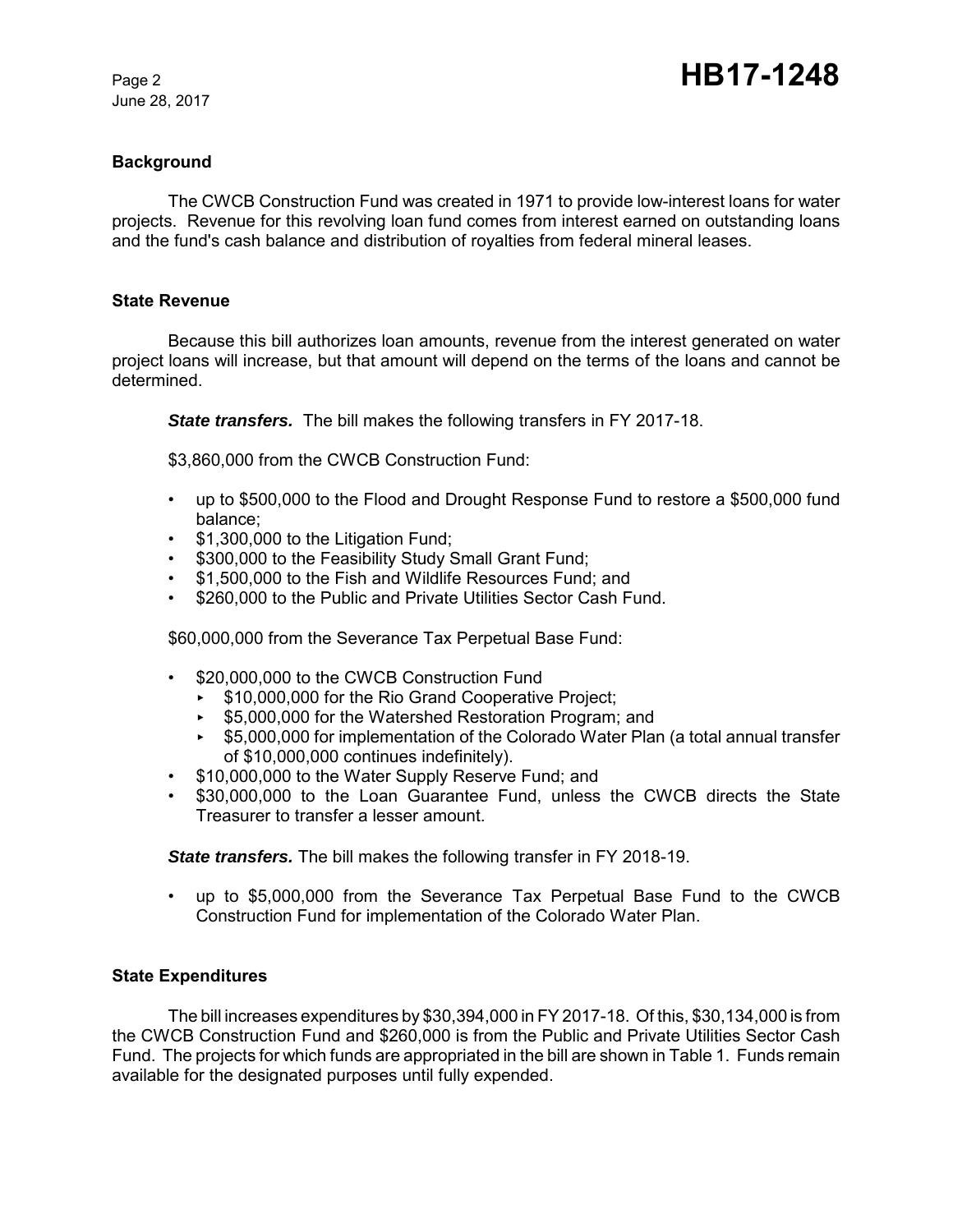June 28, 2017

| Table 1. FY 2017-18 Appropriations for Water-Related Projects in HB17-1248                                                                                                                                                                                                                                                    |              |  |  |
|-------------------------------------------------------------------------------------------------------------------------------------------------------------------------------------------------------------------------------------------------------------------------------------------------------------------------------|--------------|--|--|
| <b>Cost Components</b>                                                                                                                                                                                                                                                                                                        | FY 2017-18   |  |  |
| <b>Satellite Monitoring System Maintenance</b> – to renovate existing gauging stations,<br>replace outdated collection platforms; upgrade transmission components of the satellite<br>monitoring system; fund stream gauge flood hardening projects, and data collection efforts<br>related to flood forecasting and warning. | \$380,000    |  |  |
| Colorado Floodplain Map Modernization Program - to continue assistance to<br>communities to revise and improve floodplain studies and maps.                                                                                                                                                                                   | 500,000      |  |  |
| Colorado Decision Support System - to continue to provide data and analytical tools to<br>assist water resources planning and management projects throughout the state.                                                                                                                                                       | 200,000      |  |  |
| Weather Modification Program - to continue to provide assistance to water conservation<br>and conservancy districts and water providers with the development of cloud seeding<br>programs to provide benefits to recreation, streams, and reservoirs through snowpack<br>enhancement.                                         | 175,000      |  |  |
| Colorado Mesonet Project - to support the project at the Colorado Climate Center at<br>Colorado State University.                                                                                                                                                                                                             | 154,000      |  |  |
| Water Forecasting Partnership Project - to support the development of new ground and<br>areal remote sensing data and equipment and hydrologic modeling, to provide reliable<br>volumetric water supply forecasting.                                                                                                          | 800,000      |  |  |
| Alternative Agricultural Transfer Methods Grant Program - to continue a competitive<br>grant program to advance various agricultural transfer methods as alternatives to<br>permanent dry-up of agricultural lands.                                                                                                           | 1,000,000    |  |  |
| Technical Assistance for the Federal Irrigation Improvement Cost-sharing Program -<br>to continue to provide technical assistance and leverage funds to increase the success<br>rate of applicants for competitive federal grant funds for the improvement of irrigation<br>infrastructure.                                   | 500,000      |  |  |
| Colorado Water Loss Control Initiative - to create statewide training workshops on<br>water loss control methodology, as well as to provide technical support to interested water<br>providers in improving the management of their water systems.                                                                            | 1,100,000    |  |  |
| South Platte River Basin Groundwater Level Data Collection, Analysis, and<br>Remediation - to award grants for projects in response to damaging high groundwater,<br>cover dewatering well pumping costs, evaluate the cause of high groundwater, install<br>monitoring devices, and perform groundwater modeling.            | 325,000      |  |  |
| Update Nonpotable Water Reuse Regulations - to allow the Water Quality Control<br>Division to update regulations concerning nonpotable reuse of water and graywater usage.                                                                                                                                                    | 260,000      |  |  |
| Rio Grande Cooperative Project - to continue to rehabilitate the Rio Grande Reservoir.                                                                                                                                                                                                                                        | 10,000,000   |  |  |
| <b>Colorado Water Plan</b> - to fund studies, programs, or projects that assist in implementing<br>the state water plan.                                                                                                                                                                                                      |              |  |  |
| <b>Watershed Restoration Program</b> - to provide planning and engineering studies,<br>including implementation measures, to address technical needs for watershed restoration<br>and flood mitigation projects throughout the state.                                                                                         | 5,000,000    |  |  |
| <b>TOTAL</b>                                                                                                                                                                                                                                                                                                                  | \$30,394,000 |  |  |

The Colorado Water Plan implementation will also have an increase of \$5,000,000 in expenditures for plan implementation in FY 2018-19 and thereafter, for a total of \$10,000,000 per year.